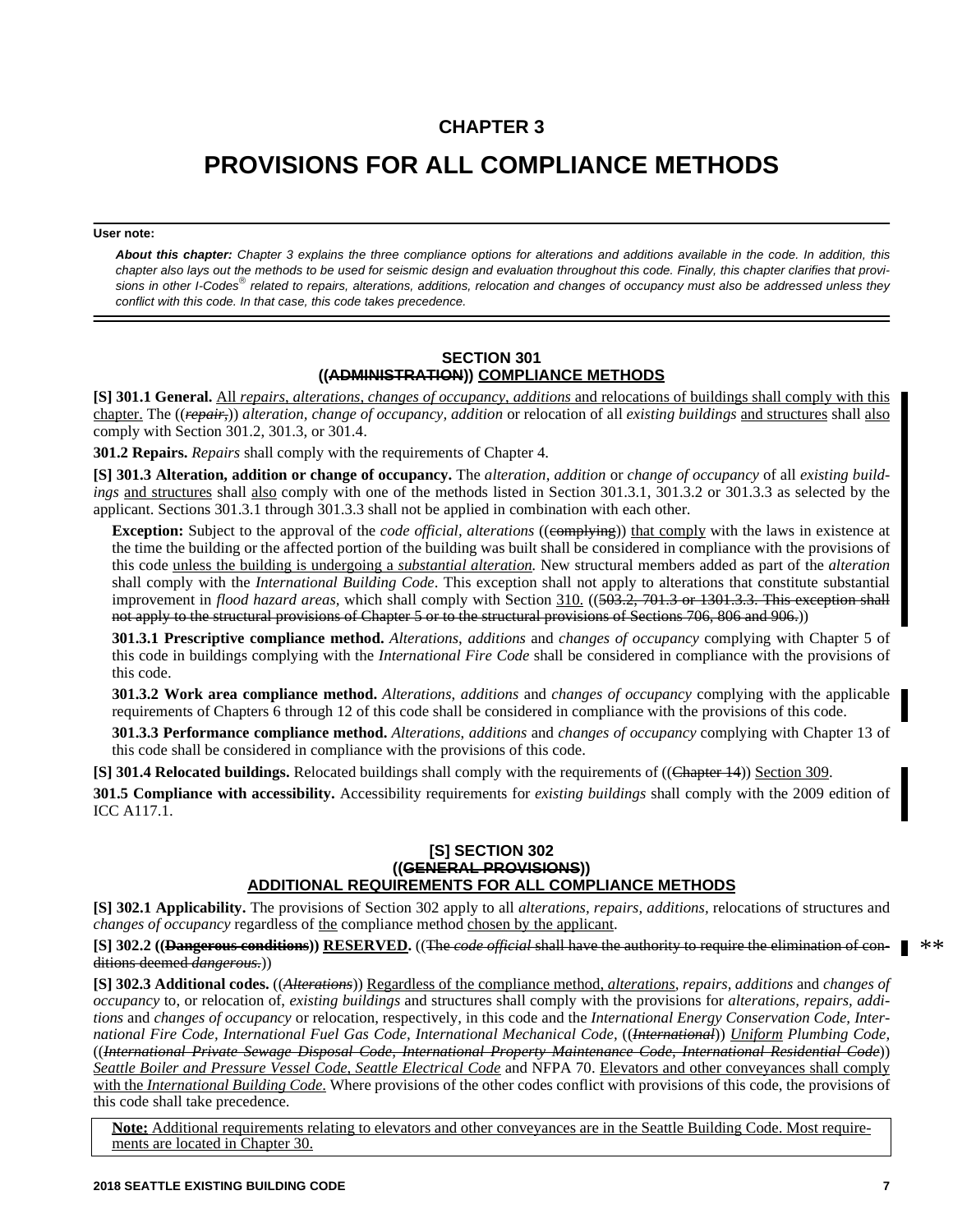**[S] 302.3.1 Fire prevention.** Except as specifically provided for in this code, the provisions of the *International Fire Code* shall apply to matters affecting or relating to structures, processes and premises regarding:

- 1. The hazard of fire and explosion arising from the storage, handling or use of structures, materials or devices;
- 2. Conditions hazardous to life, property or public welfare in the occupancy of structures or premises; and
- 3. The construction, extension, *repair, alteration* or removal of fire suppression and alarm systems or fire hazards in the structure or on the premises from occupancy or operation.

**[S] 302.4 Existing materials.** Materials already in use in a building ((in compliance)) complying with requirements or approvals in effect at the time of their erection or installation shall be permitted to remain in use unless ((determined)) the materials are deemed unsafe by the ((building)) *code official.* ((to be unsafe.))

**302.5 New and replacement materials.** Except as otherwise required or permitted by this code, materials permitted by the applicable code for new construction shall be used. Like materials shall be permitted for *repairs* and *alterations*, provided that unsafe conditions are not created. Hazardous materials shall not be used where the code for new construction would not permit their use in buildings of similar occupancy, purpose and location.

**[BS] 302.5.1 New structural members and connections.** New structural members and connections shall comply with the detailing provisions of the *International Building Code* for new buildings of similar structure, purpose and location.

**Exception:** Where alternative design criteria are specifically permitted.

**302.6 Occupancy and use.** Where determining the appropriate application of the referenced sections of this code, the occupancy and use of a building shall be determined in accordance with Chapter 3 of the *International Building Code.*

**[S] 302.7 Safeguards during construction.** Regardless of compliance method, *alterations,* repairs *additions* and *changes of occupancy* to, or relocation of, *existing buildings* and structures shall comply with the provisions of Chapter 15.

**[S] 302.8 Occupant load increases in Group A occupancies.** Regardless of which compliance method is used, when the occupant load in an existing Group A occupancy is increased, an automatic sprinkler system shall be installed in the fire area containing the Group A occupancy if a sprinkler system would be required by *International Building Code* Section 903.2.1 for new construction.

**Exception:** A sprinkler system is not required if all the following conditions are met:

- 1. The increase in occupant load is either 50 occupants or less, or no more than 10 percent of the occupant load of the existing Group A occupancy, whichever is greater; and
- 2. The existing means of egress has adequate capacity to accommodate the additional occupant load; and
- 3. The total occupant load in the Group A occupancy does not exceed one occupant per 5 square feet; and
- 4. The increase in occupant load is not part of a *substantial alteration*.

**[S] 302.9 Unsafe building appendages.** Parapet walls, cornices, spires, towers, tanks, statuary and other appendages or structural members that are supported by, attached to, or a part of a building and that are in a deteriorated condition or are otherwise unable to sustain the design loads that are specified in this code, are hereby designated as *unsafe* building appendages. All such *unsafe* building appendages are public nuisances and shall be abated in accordance with Section 101.14.

**[S] 302.10 Unreinforced masonry chimneys.** Whenever an unreinforced masonry chimney is altered or *repaired*, or when the building in which such a chimney is located undergoes *substantial alteration*, the chimney shall conform to rules promulgated by the code official.

#### **[S] SECTION 303**

## **STRUCTURAL ((DESIGN LOADS AND EVALUATION AND DESIGN PROCEDURES)) REQUIREMENTS FOR ALL COMPLIANCE METHODS**

**[S] (([BS] 303.2 Snow loads on adjacent buildings.** Where an *alteration* or *addition* changes the potential snow drift effects on an adjacent building, the *code official* is authorized to enforce Section 7.12 of ASCE 7.)) \*

**[S] 303.1 Structural provisions for alterations.** Alterations to any building or structure shall comply with the requirements of Sections 303.1.1 through 303.1.8.

**[BS] 303.1.1 New structural elements.** New structural elements in alterations, including connections and anchorage, shall comply with the International Building Code.  $**$ 

**[BS] 303.1.2 Minimum design loads.** The minimum design loads on existing elements of a structure that do not support additional loads as a result of an *alteration* shall be the loads applicable at the time the building was constructed.

**[BS] 303.1.3 Existing structural elements carrying gravity load.** Any existing gravity load-carrying structural element for which an *alteration* causes an increase in design ((dead, live or snow)) gravity load ((, including snow drift effects,)) of more than 5 percent shall be strengthened, supplemented, replaced or otherwise altered as needed to carry the increased gravity \*\*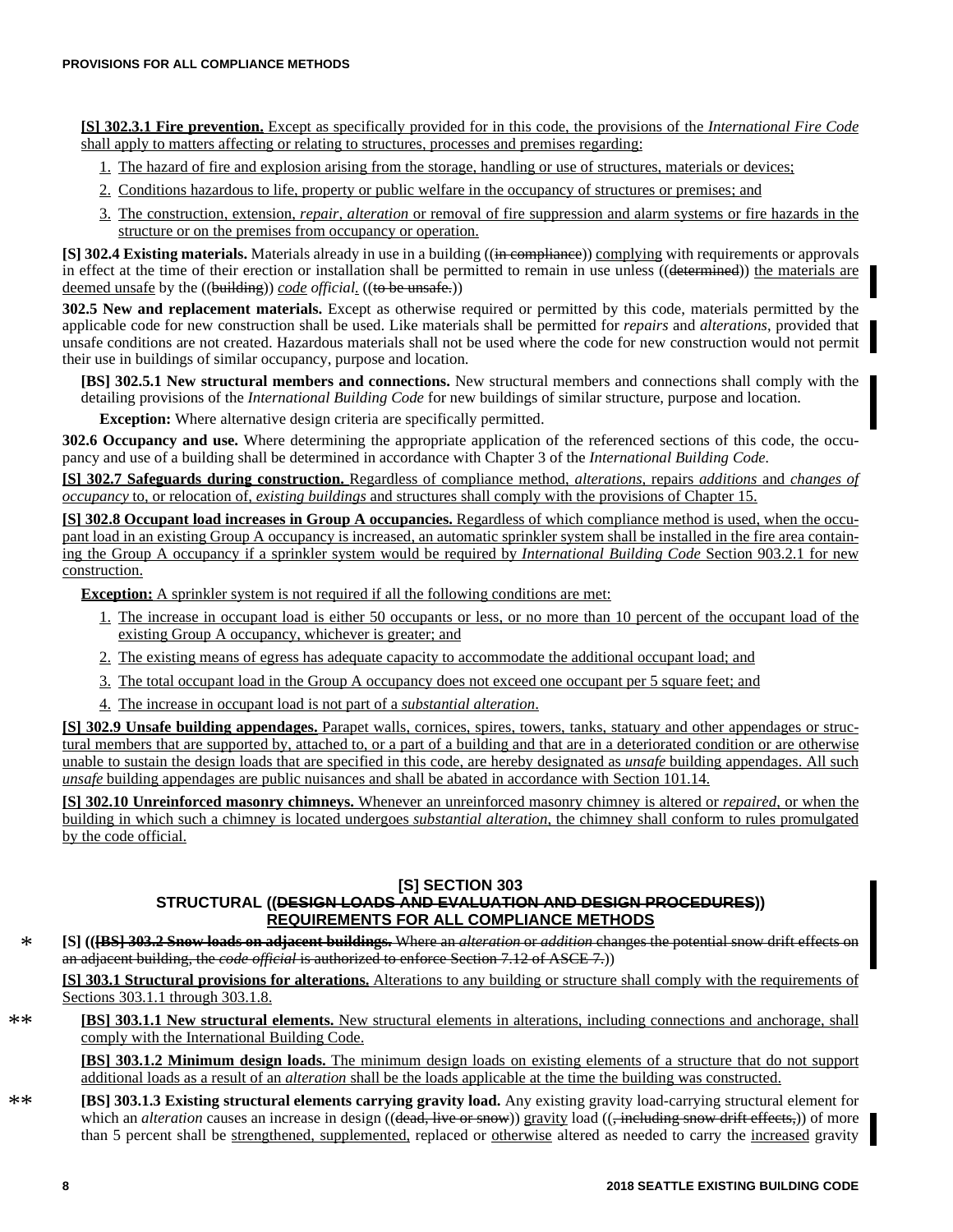((loads)) load required by the *International Building Code* for new structures. Any existing gravity load-carrying structural element whose gravity load-carrying capacity is decreased as part of the *alteration* shall be shown to have the capacity to resist the applicable design ((dead, live and snow)) gravity loads ((including snow drift effects)) required by the *International Building Code* for new structures.

 $((\textbf{Exceptions}))$  Exception:  $((\text{+)})$  Buildings of Group R occupancy with not more than five dwelling or sleeping units used solely for residential purposes where the  $((\text{elltered}))$  existing building and its alteration  $((\text{eemplies}))$  comply with the conventional light-frame construction methods of the *International Building Code.* ((or the provisions of the *International Residential Code*.

2. Buildings in which the increased dead load is due entirely to the addition of a second layer of roof covering weighing 3 pounds per square foot (0.1437 kN/m<sup>2</sup>) or less over an existing single layer of roof covering.))

**[BS] 303.1.3.1 ((Live loads)) Design live load.** Where ((an *addition* or)) the *alteration* does not result in increased design live load, existing gravity load-carrying structural elements shall be permitted to be evaluated and designed for live loads *approved* prior to the ((*addition* or)) *alteration*. If the *approved* live load for storage occupancies is less than that required by Section 1607 of the *International Building Code,* the area ((designated)) designed for the nonconforming live load shall be posted with placards of *approved* design indicating the *approved* live load. Where the ((*addition* or)) *alteration* ((results)) does result in increased design live load, the live load required by Section 1607 of the *International Building Code* shall be used.

**[BS] 303.1.4 Existing structural elements carrying lateral load.** ((Except as permitted by Section 503.13, where)) Where the *alteration* increases design lateral loads in accordance with Section 1609 or 1613 of the *International Building Code,* or where the *alteration* results in a prohibited structural irregularity as defined in ASCE 7, or where the *alteration* decreases the capacity of any existing lateral load-carrying structural element, the structure of the altered building or structure shall be shown to meet the requirements of Sections 1609 and 1613 of the *International Building Code.* Reduced *International Building Code-*level seismic forces in accordance with Section 303.4.2 shall be permitted.

**Exception:** Any existing lateral load-carrying structural element whose demand-capacity ratio with the *alteration* considered is not more than 10 percent greater than its demand-capacity ratio with the *alteration* ignored shall be permitted to remain unaltered. For purposes of calculating demand-capacity ratios, the demand shall consider applicable load combinations with design lateral loads or forces in accordance with Sections 1609 and 1613 of the *International Building Code*. Reduced *International Building Code*-level seismic forces in accordance with Section 303.4.2 shall be permitted. For purposes of this exception, comparisons of demand-capacity ratios and calculation of design lateral loads, forces and capacities shall account for the cumulative effects of *additions* and *alterations* since original construction.

**[BS] 303.1.5 ((Anchorage)) Wall anchorage for unreinforced masonry walls in major alterations.** Where the ((*work area*)) portion of the building undergoing the intended *alteration* exceeds 50 percent of the aggregate area of the building,  $((\text{area}))$  the building is assigned to Seismic Design Category C, D, E or  $F<sub>1</sub>$  and the building's structural system includes unreinforced masonry ((bearing)) walls, the *alteration* work shall include installation of wall anchors at the ((floor and)) roof ((lines)) line to resist seismic forces, unless an evaluation demonstrates compliance of existing wall anchorage. ((Reduced)) For purposes of this section, reduced design seismic forces shall be permitted.

**[BS] 303.1.6 Anchorage of unreinforced masonry partitions in major alterations.** Where the *work area* exceeds 50 percent of the building area, and where the building is assigned to Seismic Design Category C, D, E or F, unreinforced masonry partitions and nonstructural walls within the *work area* and adjacent to egress paths from the *work area* shall be anchored, removed or altered to resist out-of-plane seismic forces, unless an evaluation demonstrates compliance of such items. Use of reduced seismic forces shall be permitted.

**[BS] 303.1.7 Voluntary ((lateral force-resisting system alterations)) seismic improvements.** ((Structural *alterations*)) *Alterations* to existing structural elements or *additions* of new structural elements that are ((intended exclusively to improve the lateral force resisting system and are)) not <u>otherwise</u> required by ((other sections of this code)) this chapter and are initiated for the purpose of improving the performance of the seismic force-resisting system of an existing structure or the performance of seismic bracing or anchorage of existing nonstructural elements ((shall not be required to meet the requirements of Section 1609 or Section 1613 of the *International Building Code,* provided that all of the following apply)) shall be permitted, if an engineering analysis is submitted demonstrating the following:

((1. The capacity of existing structural systems to resist forces is not reduced.))

1. The altered structure and the altered nonstructural elements are no less conforming to the provisions of the *International Building Code* with respect to earthquake design than they were prior to the *alteration.*

**Exception:** Any existing lateral load-carrying structural element whose demand-capacity ratio with the *alteration* considered is no more than 10 percent greater than its demand-capacity ratio with the *alteration* ignored shall be permitted to remain unaltered. For purposes of calculating demand-capacity ratios, the demand shall consider applicable load combinations with design lateral loads or forces per Sections 1609 and 1613 of the *International Building Code.* For purposes of this exception, comparisons of demand capacity ratios and calculation of design lateral loads,

\*\*

 $**$ 

\*\*

\*\*

\*\*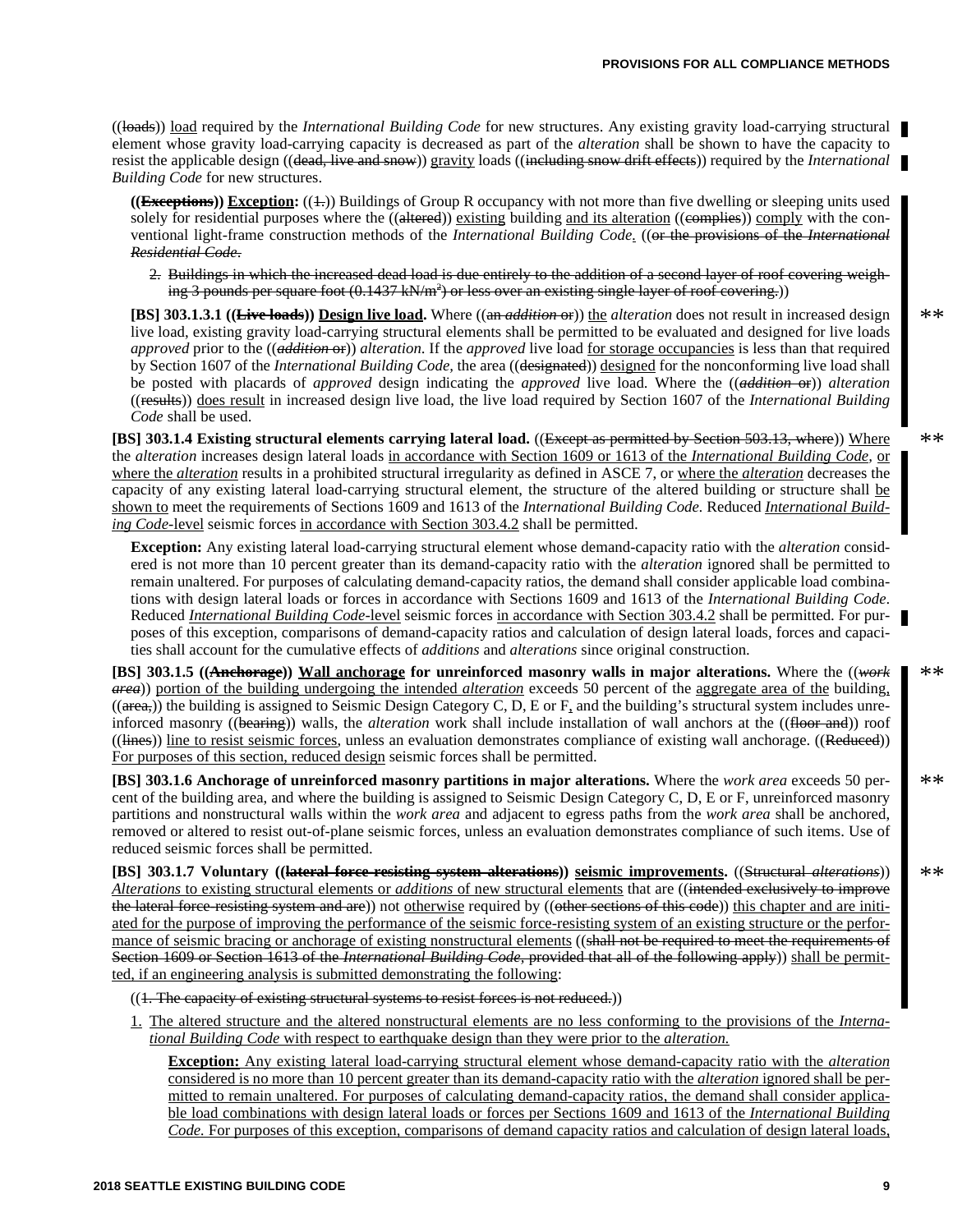forces, and capacities shall account for the cumulative effects of *additions* and *alterations* since original construction.

- 2. New structural elements are detailed and connected to existing or new structural elements as required ((by the *International Building Code*)) for new construction.
- 3. New or relocated nonstructural elements are detailed and connected to existing or new structural elements as required ((by the *International Building Code*)) for new construction.
- 4. The *alterations* do not create a structural irregularity as defined in ASCE 7 or make an existing structural irregularity more severe.
- **[S] 303.2 Structural provisions for changes of occupancy.** Where a *change of occupancy* results in a structure being reclassified to a higher *risk category* determined in accordance with Table 1604.5 of the *International Building Code,* the structure shall conform to the seismic requirements for a new structure of the higher risk category. For purposes of this section, compliance with ASCE 41, using a Tier 3 procedure and the two-level performance objective in Table 303.4.1 for the applicable risk category, shall be deemed to meet the requirements of Section 1613 of the *International Building Code.*  $**$

**Exception:** Specific seismic detailing requirements of Section 1613 of the *International Building Code* for a new structure shall not be required to be met where the seismic performance is shown to be equivalent to that of a new structure. A demonstration of equivalence shall consider the regularity, overstrength, redundancy and ductility of the structure.

**[S] 303.3 Structural provisions for additions.** *Additions* to any building or structure shall comply with the requirements of Sections 303.3.1 through 303.3.2.

 $**$ 

 $**$ 

**[BS] 303.3.1 Existing structural elements carrying gravity load.** Any existing gravity load-carrying structural element for which an *addition* and its related *alterations* cause an increase in design ((dead, live or snow)) gravity load ((, including snow drift effects,)) of more than 5 percent shall be strengthened, supplemented, replaced or otherwise altered as needed to carry the increased gravity ((loads)) load required by the *International Building Code* for new structures.

Any existing gravity load-carrying structural element whose ((vertical)) gravity load-carrying capacity is decreased ((as part of the *addition* and its related *alterations*)) shall be considered ((to be)) an altered element subject to the requirements of Section ((503.3)) 303.1.3. Any existing element that will form part of the lateral load path for any part of the *addition* shall be considered ((to be)) an existing lateral load-carrying structural element subject to the requirements of Section ( $(502.5)$ ) 303.3.2.

**((Exception:** Buildings of Group R occupancy with not more than five dwelling or sleeping units used solely for residential purposes where the *existing building* and the *addition* together comply with the conventional light-frame construction methods of the *International Building Code* or the provisions of the *International Residential Code*.))

- **[BS] 303.3.1.1 ((Live loads)) Design live load.** Where ((an)) the *addition* ((or *alteration*)) does not result in increased design live load, existing gravity load-carrying structural elements shall be permitted to be evaluated and designed for live loads *approved* prior to the *addition.* ((<del>or *alteration*.</del>)) If the *approved* live load is less than that required by Section 1607 of the *International Building Code,* the area ((designated)) designed for the nonconforming live load shall be posted with placards of *approved* design indicating the *approved* live load. Where the *addition* ((or *alteration* results)) does result in increased design live load, the live load required by Section 1607 of the *International Building Code* shall be used. \*\*
	- **[BS] 303.3.2 Existing structural elements carrying lateral load.** Where the *addition* is structurally independent of the *existing structure,* existing lateral load-carrying structural elements shall be permitted to remain unaltered. Where the *addition* is not structurally independent of the *existing structure,* the *existing structure* and its *addition* acting together as a single structure shall be shown to meet the requirements of Sections 1609 and 1613 of the *International Building Code.* ((using full seismic forces.)) For purposes of this section, compliance with ASCE 41, using a Tier 3 procedure and the two-level performance objective in Table 303.4.1 for the applicable risk category, shall be deemed to meet the requirements of Section 1613 of the *International Building Code.*

((Exceptions)) Exception: ((4.)) Any existing lateral load-carrying structural element whose demand-capacity ratio with the *addition* considered is not more than 10 percent greater than its demand-capacity ratio with the *addition* ignored shall be permitted to remain unaltered. For purposes of calculating demand-capacity ratios, the demand shall consider applicable load combinations with design lateral loads or forces in accordance with Sections 1609 and 1613 of the *International Building Code.* For purposes of this exception, comparisons of demand-capacity ratios and calculation of design lateral loads, forces and capacities shall account for the cumulative effects of *additions* and *alterations* since original construction.

((2. Buildings of Group R occupancy with not more than five dwelling or sleeping units used solely for residential purposes where the *existing building* and the addition together comply with the conventional light-frame construction methods of the *International Building Code* or the provisions of the *International Residential Code*.))

**[S][BS] ((303.3)) 303.4 Seismic evaluation and design procedures.** Where required, seismic evaluation or design shall be based on the procedures and criteria ((in this section, regardless of which compliance method is used)) specified in the *Interna-*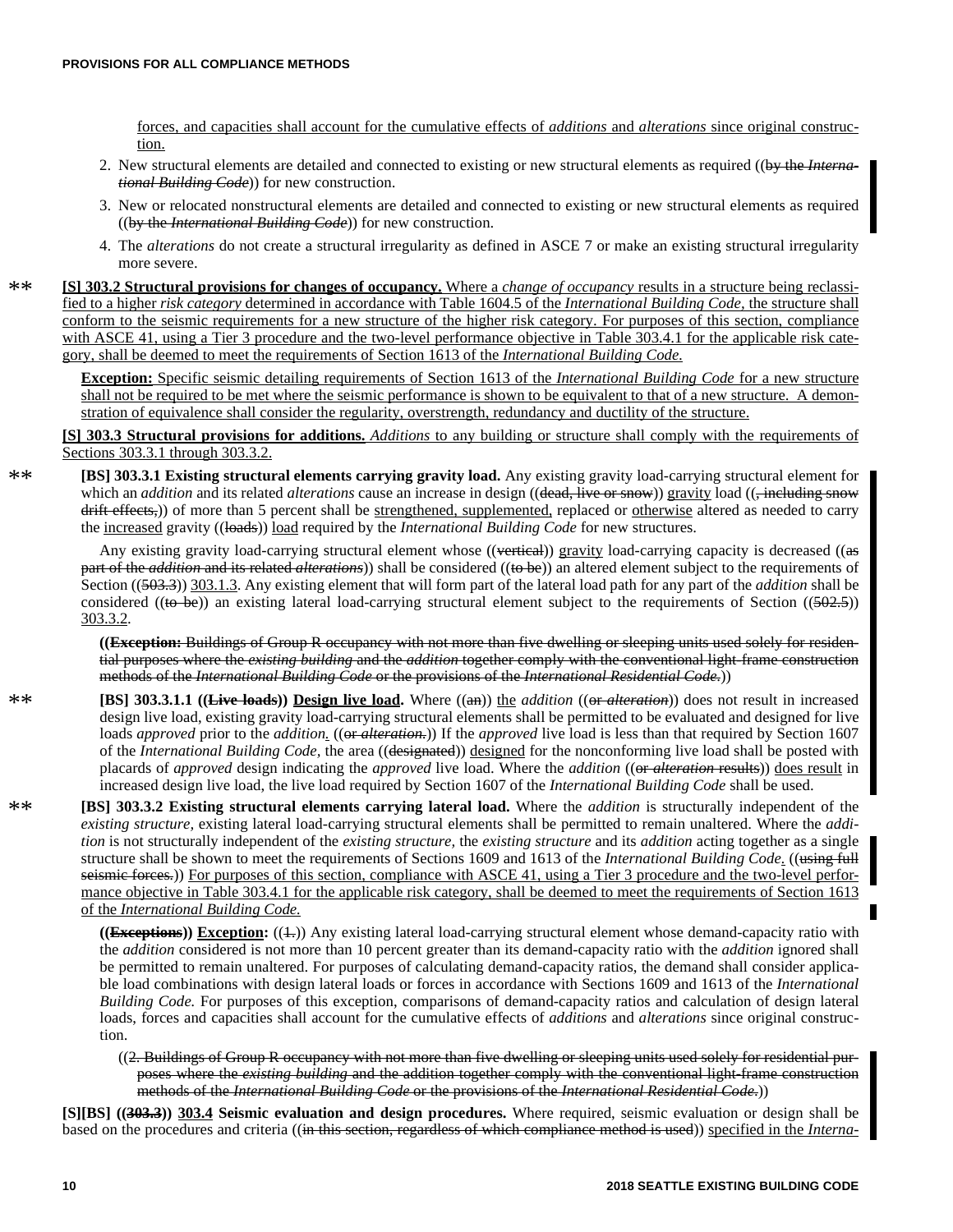#### *tional Building Code* or ASCE 41. The procedures contained in Appendix A of this code shall be permitted to be used as specified in Section 303.4.2.

**[BS] ((303.3.1)) 303.4.1 Compliance with ((full)) International Building Code–level seismic forces.** Where compliance ((requires the use of full seismic forces)) with the seismic design provisions of the International Building Code is required, the criteria shall be in accordance with one of the following:

- 1. One-hundred percent of the values in the *International Building Code*. Where the existing seismic force-resisting system is a type that can be designated as "Ordinary," values of  $R$ ,  $\Omega_0$  and  $C_d$  used for analysis in accordance with Chapter 16 of the *International Building Code* shall be those specified for structural systems classified as "Ordinary" in accordance with Table 12.2-1 of ASCE 7, unless it can be demonstrated that the structural system will provide performance equivalent to that of a "Detailed," "Intermediate" or "Special" system.
- 2. ASCE 41, using a Tier 3 procedure and the two-level performance objective in ((Table 303.3.1)) Table 303.4.1 for the applicable *risk category*.

|             | PERFORMANCE OBJECTIVES FOR USE IN ASCE 41 FOR COMPLIANCE WITH<br>((FULL)) INTERNATIONAL BUILDING CODE-LEVEL SEISMIC FORCES |                                                                             |                                                                                    |  |  |  |  |  |
|-------------|----------------------------------------------------------------------------------------------------------------------------|-----------------------------------------------------------------------------|------------------------------------------------------------------------------------|--|--|--|--|--|
|             | <b>RISK CATEGORY</b><br>(Based on IBC Table 1604.5)                                                                        | STRUCTURAL PERFORMANCE LEVEL FOR USE<br>WITH BSE-1N EARTHQUAKE HAZARD LEVEL | STRUCTURAL PERFORMANCE LEVEL FOR USE<br><b>WITH BSE-2N EARTHQUAKE HAZARD LEVEL</b> |  |  |  |  |  |
|             |                                                                                                                            | Life Safety $(S-3)$                                                         | Collapse Prevention (S-5)                                                          |  |  |  |  |  |
| $_{\rm II}$ |                                                                                                                            | Life Safety $(S-3)$                                                         | Collapse Prevention (S-5)                                                          |  |  |  |  |  |
| ПI          |                                                                                                                            | Damage Control (S-2)                                                        | Limited Safety (S-4)                                                               |  |  |  |  |  |
| IV          |                                                                                                                            | Immediate Occupancy (S-1)                                                   | Life Safety $(S-3)$                                                                |  |  |  |  |  |

## **[BS] TABLE ((303.3.1)) 303.4.1 PERFORMANCE OBJECTIVES FOR USE IN ASCE 41 FOR COMPLIANCE WITH**

**[BS] ((303.3.2)) 303.4.2 Compliance with reduced International Building Code seismic forces.** Where seismic evaluation and design is permitted to use reduced seismic forces, the criteria used shall be in accordance with one of the following:

- 1. The *International Building Code* using 75 percent of the prescribed forces. Values of  $R$ ,  $\Omega_0$  and  $C_d$  used for analysis shall be as specified in Section  $((303.3.1))$   $303.4.1$  of this code.
- 2. Structures or portions of structures that comply with the requirements of the applicable chapter in Appendix A as specified in Items 2.1 through 2.4 and subject to the limitations of the respective Appendix A chapters shall be deemed to comply with this section.
	- 2.1. The seismic evaluation and design of unreinforced masonry bearing wall buildings in *Risk Category* I or II are permitted to be based on the procedures specified in Appendix Chapter A1.
	- $((2.2.3. Seismic evaluation and design of the wall anchored system in reinforced concrete and reinforced masonry)$ wall buildings with flexible diaphragms in *Risk Category* I or II are permitted to be based on the procedures specified in Chapter A2.)
	- 2.3. Seismic evaluation and design of cripple walls and sill plate anchorage in residential buildings of light-frame wood construction in *Risk Category* I or II are permitted to be based on the procedures specified in Chapter A3.
	- 2.4. Seismic evaluation and design of soft, weak, or open-front wall conditions in multiple-unit residential buildings of wood construction in *Risk Category* I or II are permitted to be based on the procedures specified in Chapter A4.
- 3. ASCE 41, using the performance objective in Table ((303.3.2)) 303.4.2 for the applicable *risk category.* Footnote a of Table 11.4.2 and Item 3 of Section 11.4.8 of ASCE 7 do not apply.

| PERFORMANCE OBJECTIVES FOR USE IN ASCE 41 FOR COMPLIANCE WITH REDUCED SEISMIC FORCES |                                                                                                                                                                |                                  |  |  |  |  |  |
|--------------------------------------------------------------------------------------|----------------------------------------------------------------------------------------------------------------------------------------------------------------|----------------------------------|--|--|--|--|--|
| <b>RISK CATEGORY</b><br>(Based on IBC Table 1604.5)                                  | STRUCTURAL PERFORMANCE LEVEL FOR USE<br>STRUCTURAL PERFORMANCE LEVEL FOR USE<br>WITH BSE-1E EARTHQUAKE HAZARD LEVEL<br>WITH 3/4 BSE-2E EARTHQUAKE HAZARD LEVEL |                                  |  |  |  |  |  |
|                                                                                      | Life Safety (S-3). See Note a                                                                                                                                  | Collapse Prevention (S-5)        |  |  |  |  |  |
|                                                                                      | Life Safety (S-3). See Note a                                                                                                                                  | Collapse Prevention (S-5)        |  |  |  |  |  |
| Ш                                                                                    | Damage Control (S-2). See Note a                                                                                                                               | Limited Safety (S-4). See Note b |  |  |  |  |  |
| IV                                                                                   | Immediate Occupancy (S-1)                                                                                                                                      | Life Safety $(S-3)$ . See Note c |  |  |  |  |  |

**[BS] TABLE ((303.3.2)) 303.4.2**

a. For Risk Categories I, II and III, the Tier 1 and Tier 2 procedures need not be considered for the BSE-1E earthquake hazard level.

b. For Risk Category III, the Tier 1 screening checklists shall be based on the Collapse Prevention, except that checklist statements using the Quick Check provisions shall be based on *MS*-factors that are the average of the values for Collapse Prevention and Life Safety.

c. For Risk Category IV, the Tier 1 screening checklists shall be based on Collapse Prevention, except that checklist statements using the Quick Check provisions shall be based on *MS*-factors for Life Safety.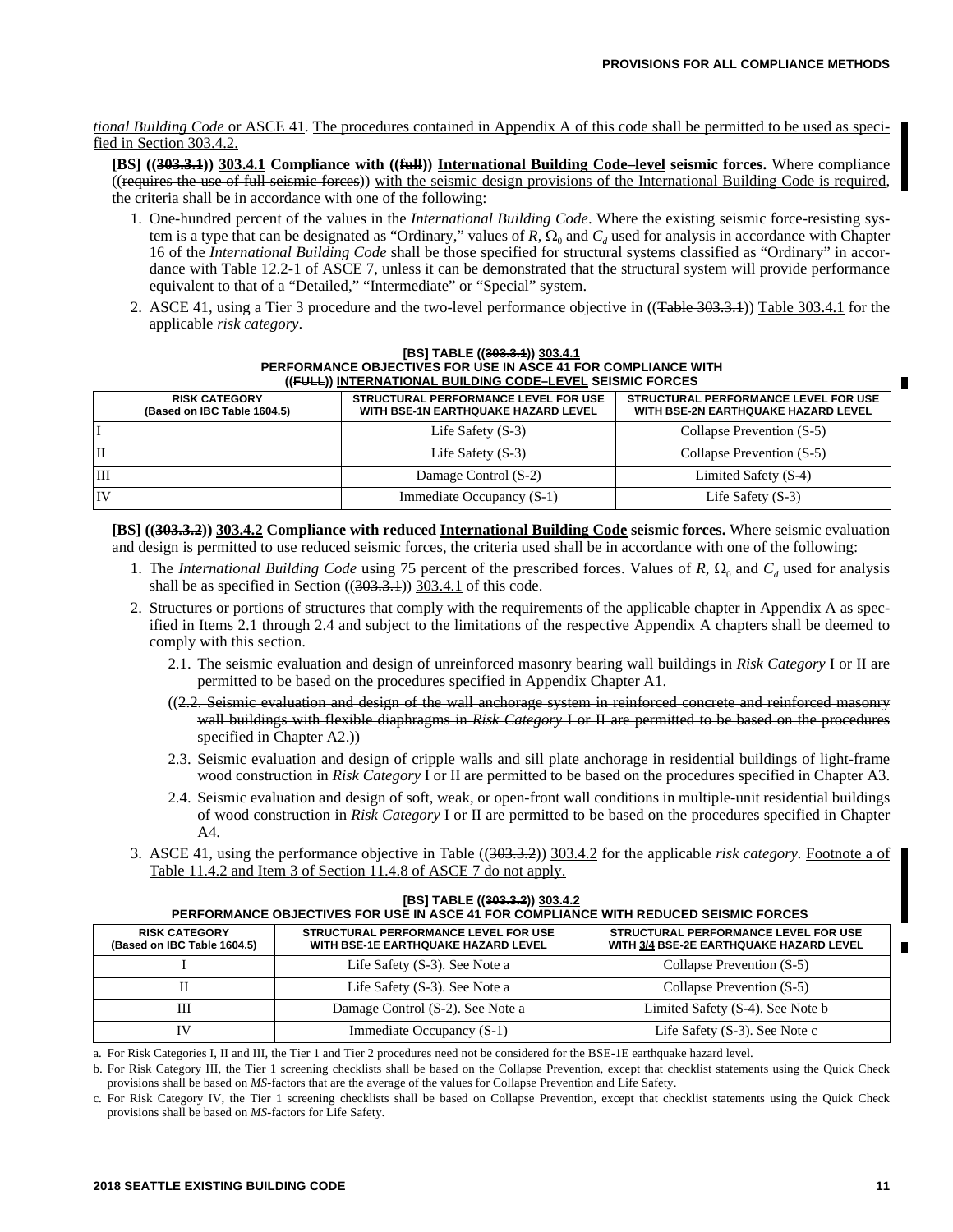#### **SECTION 304 IN-SITU LOAD TESTS**

**[BS] 304.1 General.** Where used, in-situ load tests shall be conducted in accordance with Section 1708 of the *International Building Code*.

#### **SECTION 305 ACCESSIBILITY FOR EXISTING BUILDINGS**

**305.1 Scope.** The provisions of Sections 305.1 through 305.9 apply to maintenance, *change of occupancy, additions* and *alterations* to *existing buildings*, including those identified as ((*historic buildings*)) *landmarks.* \*\*

**305.2 Maintenance of facilities.** A *facility* that is constructed or altered to be *accessible* shall be maintained *accessible* during occupancy.

**[S] 305.3 Extent of application.** ((An)) Maintenance, *alterations, change of occupancy, additions* to or relocations of *existing buildings* of an existing *facility* shall not impose a requirement for greater accessibility than that which would be required for new construction. ((*Alterations*)) Maintenance, *alterations, change of occupancy, additions* to or relocations of *existing buildings* shall not reduce or have the effect of reducing accessibility of a *facility* or portion of a *facility.*

**[S] 305.4 Change of occupancy.** *Existing buildings* that undergo a change of group or occupancy shall comply with this section.

**Exception:** Type B dwelling or sleeping units required by Section 1107 of the *International Building Code* are not required to be provided in *existing buildings* and facilities undergoing a *change of occupancy* in conjunction with *alterations* where the *work area* is 50 percent or less of the aggregate area of the building or less than a level 3 *alteration.*

**[S] 305.4.1 Partial change of occupancy.** Where a portion of the building is changed to a new occupancy classification, any *alterations* shall comply with Sections 305.6, 305.7 and 305.8 as applicable.

**305.4.2 Complete change of occupancy.** Where an entire building undergoes a *change of occupancy,* it shall comply with Section 305.4.1 and shall have all of the following accessible features:

- 1. Not fewer than one accessible building entrance.
- 2. Not fewer than one accessible route from an accessible building entrance to *primary function* areas.
- 3. Signage complying with Section 1111 of the *International Building Code*.
- 4. Accessible parking, where parking is being provided.
- 5. Not fewer than one accessible passenger loading zone, where loading zones are provided.
- 6. Not fewer than one accessible route connecting accessible parking and accessible passenger loading zones to an accessible entrance.

Where it is *technically infeasible* to comply with the new construction standards for any of these requirements for a change of group or occupancy, Items 1 through 6 shall conform to the requirements to the maximum extent technically feasible.

**Exception:** The accessible features listed in Items 1 through 6 are not required for an accessible route to Type B units.

**305.5 Additions.** Provisions for new construction shall apply to *additions.* An *addition* that affects the accessibility to, or contains an area of, a *primary function* shall comply with the requirements in Section 305.7.

**[S] 305.6 Alterations.** A *facility* that is altered shall comply with the applicable provisions in Chapter 11 of the *International Building Code,* unless *technically infeasible*. Where compliance with this section is *technically infeasible,* the *alteration* shall provide access to the maximum extent technically feasible.

#### **Exceptions:**

- 1. The altered element or space is not required to be on an accessible route, unless required by Section 305.7.
- 2. Accessible means of egress required by Chapter 10 of the *International Building Code* are not required to be provided in existing facilities.
- 3. The *alteration* to Type A individually owned dwelling units within a Group R-2 occupancy shall be permitted to meet the provision for a Type B dwelling unit.
- 4. Type B dwelling or sleeping units required by Section 1107 of the *International Building Code* are not required to be provided in *existing buildings* and facilities undergoing a *change of occupancy* in conjunction with *alterations* where the *work area* is 50 percent or less of the aggregate area of the building.

**305.7 Alterations affecting an area containing a primary function.** Where an *alteration* affects the accessibility to, or contains an area of *primary function*, the route to the *primary function* area shall be *accessible*. The accessible route to the *primary function* area shall include toilet facilities and drinking fountains serving the area of *primary function*.

#### **Exceptions:**

1. The costs of providing the *accessible* route are not required to exceed 20 percent of the costs of the *alterations* affecting the area of *primary function*.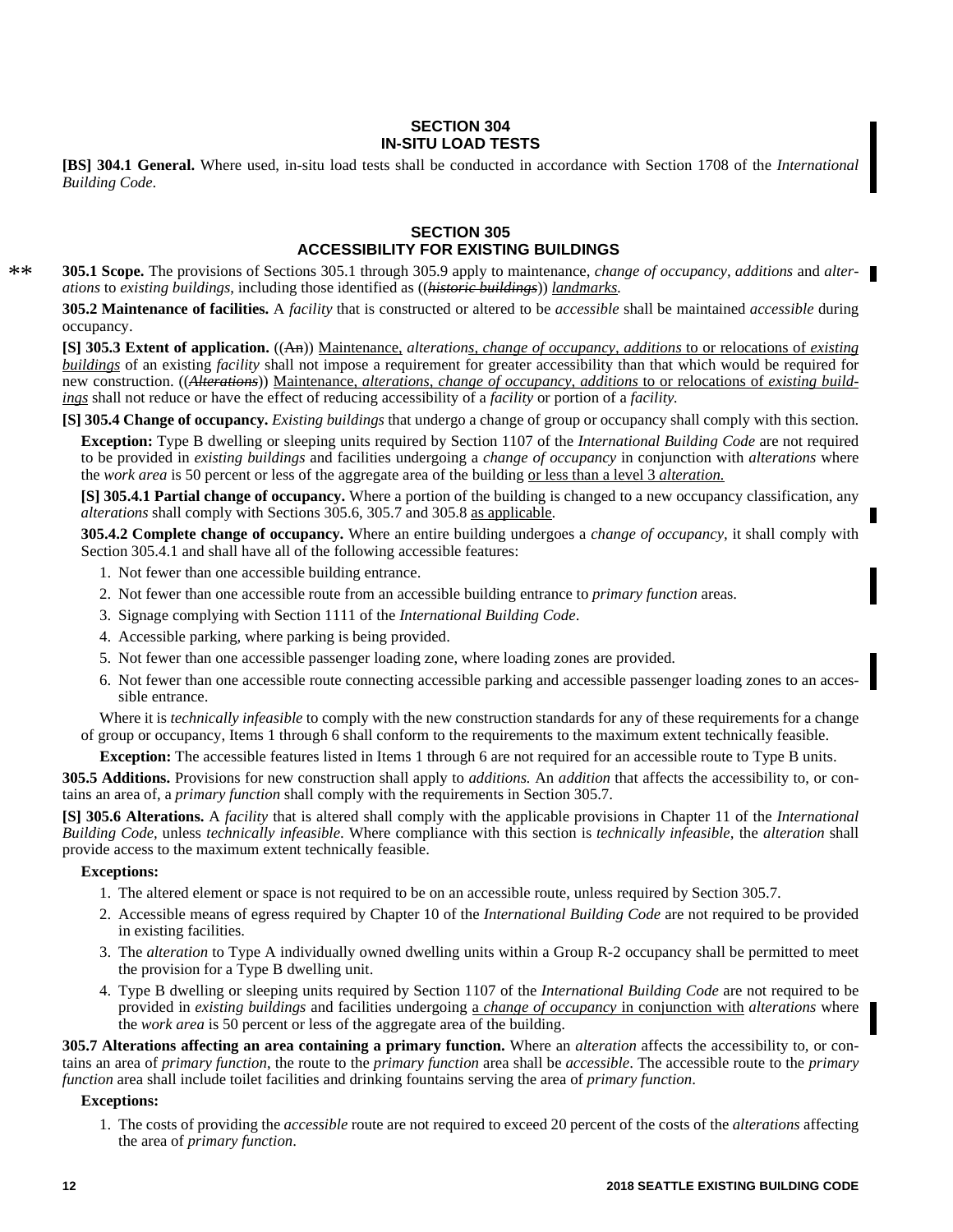- 2. This provision does not apply to *alterations* limited solely to windows, hardware, operating controls, electrical outlets and signs.
- 3. This provision does not apply to *alterations* limited solely to mechanical systems, electrical systems, installation or *alteration* of fire protection systems and abatement of hazardous materials.
- 4. This provision does not apply to *alterations* undertaken for the primary purpose of increasing the accessibility of a *facility*.
- 5. This provision does not apply to altered areas limited to Type B dwelling and sleeping units.

**305.8 Scoping for alterations.** The provisions of Sections 305.8.1 through 305.8.15 shall apply to *alterations* to *existing buildings* and *facilities*.

**305.8.1 Entrances.** Where an *alteration* includes alterations to an entrance that is not accessible, and the *facility* has an *accessible* entrance, the altered entrance is not required to be *accessible* unless required by Section 305.7. Signs complying with Section 1111 of the *International Building Code* shall be provided.

**305.8.2 Elevators.** Altered elements of existing elevators shall comply with ASME A17.1 and ICC A117.1. Such elements shall also be altered in elevators programmed to respond to the same hall call control as the altered elevator.

**305.8.3 Platform lifts.** Platform (wheelchair) lifts complying with ICC A117.1 and installed in accordance with ASME A18.1 shall be permitted as a component of an accessible route.

**[S] 305.8.4 Stairways and escalators in existing buildings.** ((Where)) In *alterations, change of occupancy,* or *additions* where an escalator or stairway is added where none existed previously and major structural modifications are necessary for installation, an accessible route shall be provided between the levels served by the escalator or stairways in accordance with Section 1104.4 of the *International Building Code.*

**305.8.5 Ramps.** Where slopes steeper than allowed by Section 1012.2 of the *International Building Code* are necessitated by space limitations, the slope of ramps in or providing access to existing facilities shall comply with Table 305.8.5.

**TABLE 305.8.5 RAMPS**

| <b>SLOPE</b>                                | <b>MAXIMUM RISE</b> |
|---------------------------------------------|---------------------|
| Steeper than 1:10 but not steeper than 1:8  | 3 inches            |
| Steeper than 1:12 but not steeper than 1:10 | 6 inches            |

For SI: 1 inch = 25.4 mm.

**305.8.6 Accessible dwelling or sleeping units.** Where Group I-1, I-2, I-3, R-1, R-2 or R-4 dwelling or sleeping units are being altered or added, the requirements of Section 1107 of the *International Building Code* for Accessible units apply only to the quantity of spaces being altered or added.

**[S] 305.8.7 Type A dwelling or sleeping units.** Where more than 20 Group R-2 dwelling or sleeping units are being altered or added, the requirements of Section 1107 of the *International Building Code* for Type A units and Chapter 9 of the International Building Code for visible alarms apply only to the quantity of the spaces being altered or added.

**[S] 305.8.8 Type B dwelling or sleeping units.** Type B dwelling or sleeping units shall comply with the applicable requirements of Section 305.8.8.1.

**Exception:** When using the provisions of Chapter 9, Group I-1, I-2, R-2, or R-3 dwelling or sleeping units where the first *certificate of occupancy* was issued before March 15, 1991, are not required to provide Type B dwelling or sleeping units.

**[S] 305.8.8.1 Type B dwelling or sleeping units.** Where four or more Group I-1, I-2, R-1, R-2, or R-3 ((or R-4)) dwelling or sleeping units are being added, the requirements of Section 1107 of the *International Building Code* for Type B units and Chapter 9 of the *International Building Code* for visible alarms apply only to the quantity of the spaces being added. Where Group I-1, I-2, R-1, R-2, or R-3 ((or R-4)) dwelling or sleeping units are being altered and where the *work area* is greater than 50 percent of the aggregate area of the building, the requirements of Section 1107 of the *International Building Code* for ((Type B)) units apply only to the quantity of the spaces being altered.

**305.8.9 Jury boxes and witness stands.** In *alterations*, accessible wheelchair spaces are not required to be located within the defined area of raised jury boxes or witness stands and shall be permitted to be located outside these spaces where the ramp or lift access restricts or projects into the required means of egress.

**[S] 305.8.10 Toilet rooms.** Where it is *technically infeasible* to alter existing toilet and bathing rooms to be *accessible,* an *accessible* family or assisted-use toilet or bathing room constructed in accordance with Section 1109.2.1 of the *International Building Code* is permitted. The family or assisted-use toilet or bathing room shall be located on the same floor and in the same area as the existing toilet or bathing rooms. The number of toilet facilities and water closets required by the *International Building Code* is permitted to be reduced by one, in order to provide accessible features. At the inaccessible toilet and bathing rooms, provide directional signs indicating the location of the nearest family or assisted-use toilet room or bathing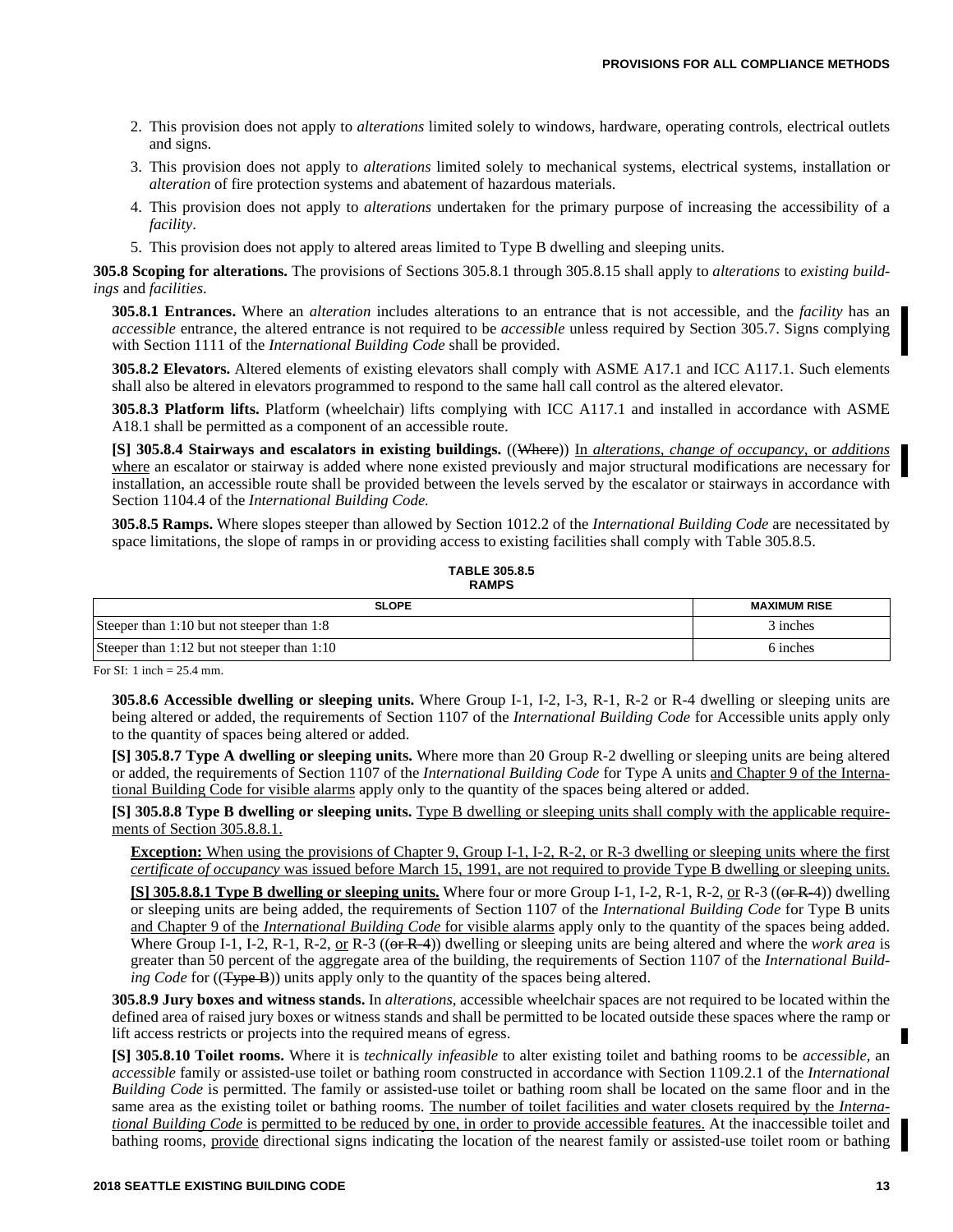room. ((shall be provided.)) These directional signs shall include the International Symbol of Accessibility and sign characters shall meet the visual character requirements in accordance with ICC A117.1.

**305.8.11 Additional toilet and bathing facilities.** In assembly and mercantile occupancies, where additional toilet fixtures are added, not fewer than one accessible family or assisted-use toilet room shall be provided where required by Section 1109.2.1 of the *International Building Code*. In recreational facilities, where additional bathing rooms are being added, not fewer than one family or assisted-use bathing room shall be provided where required by Section 1109.2.1 of the *International Building Code*.

**305.8.12 Dressing, fitting and locker rooms.** Where it is *technically infeasible* to provide accessible dressing, fitting or locker rooms at the same location as similar types of rooms, one accessible room on the same level shall be provided. Where separate-sex facilities are provided, accessible rooms for each sex shall be provided. Separate-sex facilities are not required where only unisex rooms are provided.

**305.8.13 Fuel dispensers.** Operable parts of replacement fuel dispensers shall be permitted to be 54 inches (1370 mm) maximum, measuring from the surface of the vehicular way where fuel dispensers are installed on existing curbs.

**305.8.14 Thresholds.** The maximum height of thresholds at doorways shall be 3/4 inch (19.1 mm). Such thresholds shall have beveled edges on each side.

**305.8.15 Amusement rides.** Where the structural or operational characteristics of an amusement ride are altered to the extent that the amusement ride's performance differs from that specified by the manufacturer or the original design, the amusement ride shall comply with requirements for new construction in Section 1110.4.8 of the *International Building Code.*

**[S] 305.9 ((Historic buildings)) Accessibility provisions for landmark structures.** These provisions shall apply to *facilities* designated as ((historic)) landmark structures that undergo *alterations* or a *change of occupancy,* unless *technically infeasible.* Where compliance with the requirements for accessible routes, entrances or toilet rooms would threaten or destroy the historic significance of the *facility*, as determined by the ((authority having jurisdiction)) *code official*, the alternative requirements of Sections 305.9.1 through 305.9.4 for that element shall be permitted.

**Exception:** Type B dwelling or sleeping units required by Section 1107 of the *International Building Code* are not required to be provided in historic buildings.

**[S] 305.9.1 Site arrival points.** Not fewer than one accessible route from a site arrival point to an accessible entrance shall be provided.

**[S] 305.9.2 Multiple-level buildings and facilities.** An accessible route from an accessible entrance to public spaces on the level of the accessible entrance shall be provided.

**[S] 305.9.3 Entrances.** Not fewer than one main entrance shall be accessible.

**Exception:** If a public entrance cannot be made accessible, an accessible entrance that is unlocked while the building is occupied shall be provided; or, a locked accessible entrance with a notification system or remote monitoring shall be provided.

Signs complying with Section 1111 of the *International Building Code* shall be provided at the public entrance and the accessible entrance.

**[S] 305.9.4 Toilet and bathing facilities.** Where toilet rooms are provided, not fewer than one accessible family or assisteduse toilet room complying with Section 1109.2.1 of the *International Building Code* shall be provided.

## **[S] SECTION 306 LANDMARKS**

**[B] 306.1 Landmarks.** The provisions of this code relating to the construction, *repair, alteration, addition,* restoration and movement of structures, and *change of occupancy* shall be mandatory for landmarks. Landmarks shall comply with the accessibility requirements of Section 305.9.

**Exception:** Where *approved* by the *code official,* compliance with this code is not required where preservation of historic elements precludes complete compliance and a reasonable degree of safety to the public and the occupants of the building is provided.

### **[S] SECTION 307 SUBSTANTIAL ALTERATION REQUIREMENTS FOR ALL COMPLIANCE METHODS**

**[S] 307.1 Substantial alterations or repairs.** Regardless of which compliance method is used, a building or structure to which *substantial alterations* or *repairs* are made shall conform with the requirements of this section and the following sections of the *International Building Code:*

1. Section 403 when applicable;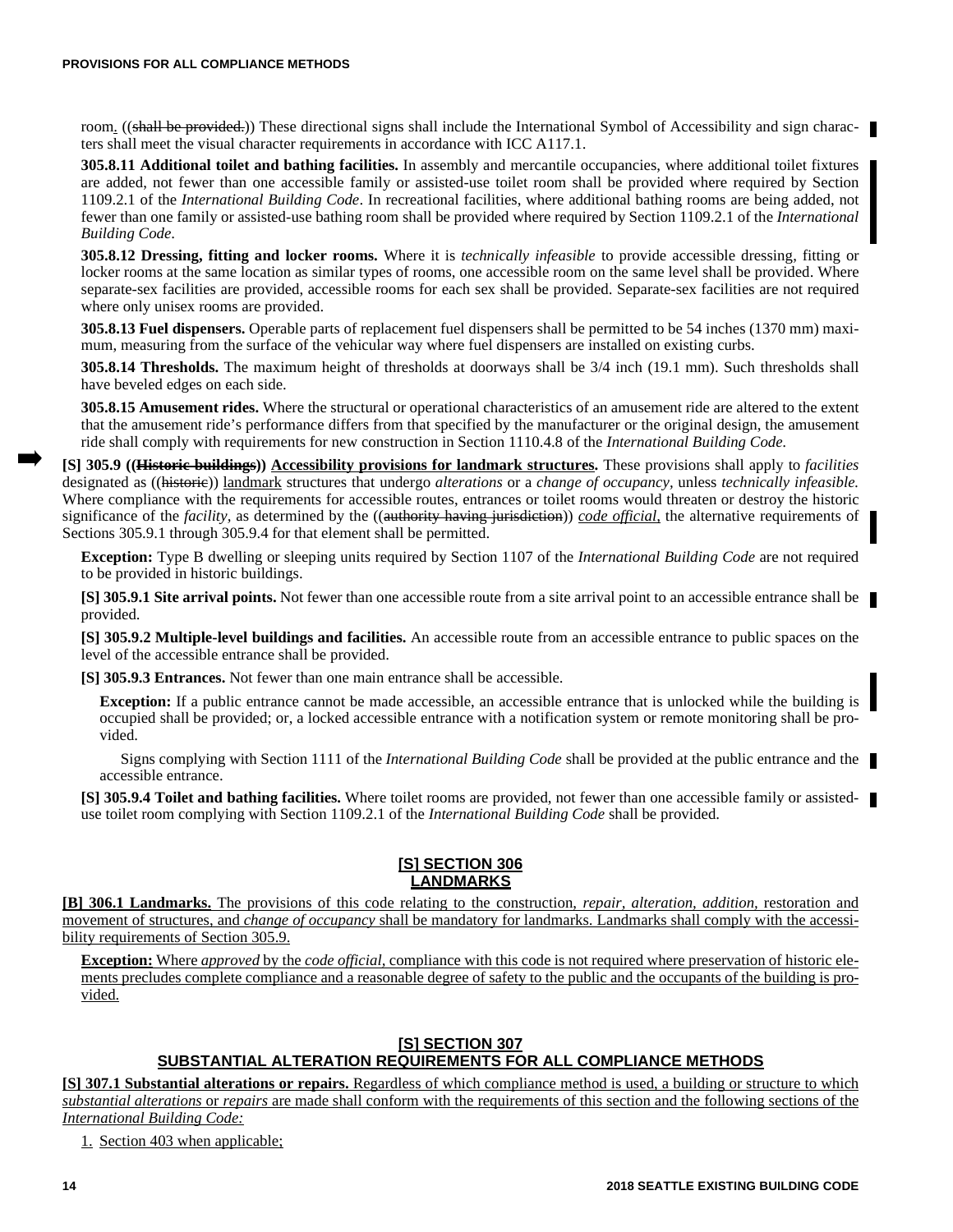- 2. Special requirements for the Fire District found in Chapter 4 when applicable;
- 3. Section 717;
- 4. Chapter 8;
- 5. Section 903 and 905;
- 6. Sections 909.20.5, 909.20.6 and 909.21; and
- 7. Chapter 10.
- 8. Fire alarms shall be provided as required by the *International Fire Code.*

**[S] 307.1.1 Definition.** For the purpose of this section, *substantial alteration* or repair means any one of the following, as determined by the *code official*:

- 1. *Repair* of a building with a *damage ratio* of 60 percent or more.
- 2. Remodeling or an *addition* that substantially extends the useful physical or economic life of the building or a significant portion of the building, other than typical tenant remodeling.
- 3. A change of a significant portion of a building to an occupancy that is more hazardous than the existing occupancy, based on the combined life and fire risk as determined by the *code official.* The *code official* is permitted to use Table 307.1 as a guideline.
- 4. Reoccupancy of a building that has been substantially vacant for more than 24 months in occupancies other than Group R-3.
- 5. A significant increase in the occupant load of an unreinforced masonry building.

**[S] 307.1.2 Seismic regulations.** Buildings or structures to which *substantial alterations* or *repairs* are made shall comply with Section 303.4.2. In addition, the *code official* is authorized to require testing of existing materials when there is insufficient evidence of structural strength or integrity.

#### **Exceptions:**

- 1. If an *alteration* is substantial only because it is a change to a more hazardous occupancy, compliance with this subsection is required only if the life hazard risk increases, as determined by the *code official.*
- 2. For Group R-3 occupancies, when approved by the *code official,* the applicant is permitted to evaluate and strengthen portions of the building lateral support structure, such as foundations and cripple walls.
- 3. For permitted one- or two- family dwellings, less than four stories, that are *substantial alterations* due to a move into the SBC, the applicant is permitted to evaluate and strengthen portions of the building lateral support structure, such as foundations and cripple walls, subject to the approval of the *building official.*

**[S] 307.1.3 Report.** A proposal for structural rehabilitation shall be submitted based on a comprehensive report prepared by a licensed structural engineer according to rules promulgated by the *code official.* The report shall include an investigation and structural analysis of the building based on Section 303.4.2. The report shall specify the building's seismic deficiencies, and propose measures that will provide an acceptable degree of seismic safety considering the nature, size and scope of the project. This requirement shall also apply to Section 101.14 as conditions require.

**[S] 307.1.4 Energy use regulations.** An *alteration* or *repair* described in Items 1, 2, or 4 of Section 307.1.1 shall comply with Section C503.8 of the *International Energy Conservation Code.*

## **Exceptions:**

- 1. Existing residential buildings of three stories or less are not required to comply with this section.
- 2. A project that is defined as a *substantial alteration* primarily due to the seismic retrofitting of a building's unreinforced masonry walls shall not be required to comply with this section.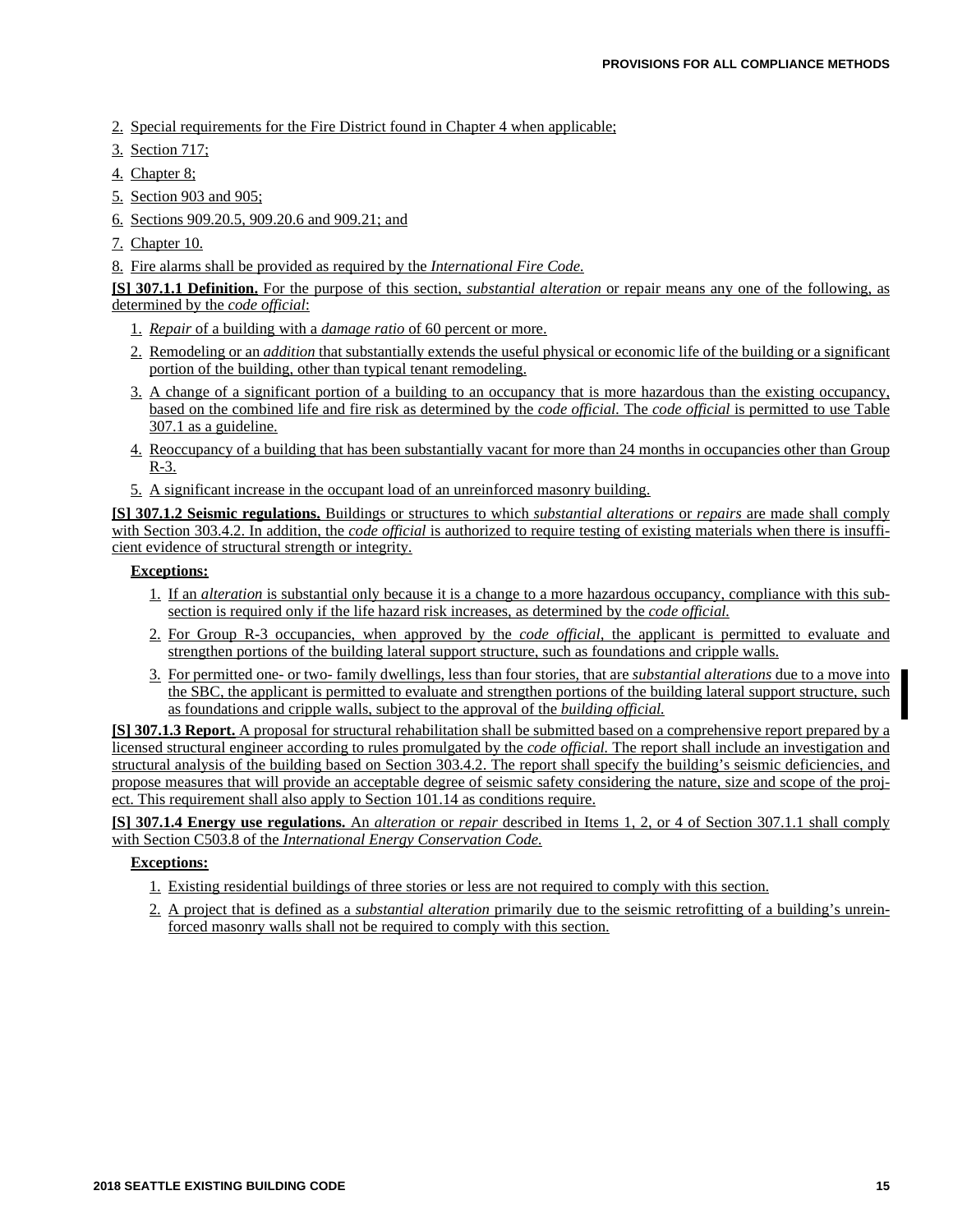| <b>Occupancy</b>         | <b>Description</b>                                                                                                                                                                                                                                                                                     | Life           | Fire           | <b>Combined Rating</b> |
|--------------------------|--------------------------------------------------------------------------------------------------------------------------------------------------------------------------------------------------------------------------------------------------------------------------------------------------------|----------------|----------------|------------------------|
| <u>A1</u>                | Assembly uses, usually with fixed seating, intended for the production and viewing of the performing<br>arts or motion pictures                                                                                                                                                                        | $\overline{4}$ | $\overline{3}$ | 12                     |
| A <sub>2</sub>           | Assembly uses intended for food and/or drink consumption                                                                                                                                                                                                                                               | $\overline{4}$ | $\overline{3}$ | 12                     |
| $\Delta 3$               | Assembly uses intended for worship, recreation or amusement and other assembly uses not classified<br>elsewhere in Group A                                                                                                                                                                             | 4              | $\overline{3}$ | 12                     |
| A4                       | Assembly uses intended for viewing of indoor sporting events and activities with spectator seating                                                                                                                                                                                                     | 3              | $\mathbf 1$    | $\overline{3}$         |
| A <sub>5</sub>           | Assembly uses intended for participation in or viewing outdoor activities                                                                                                                                                                                                                              | 3              | $\mathbf 1$    | $\overline{3}$         |
| B                        | Office, professional or service-type transactions, including storage of records and accounts.                                                                                                                                                                                                          | $\overline{2}$ | $\mathbf 1$    | $\overline{2}$         |
| B                        | Eating $&$ drinking establishments with an occupant load of less than $50$                                                                                                                                                                                                                             | $\overline{2}$ | $\mathbf{1}$   | $\overline{2}$         |
| B                        | Buildings or portions of buildings having rooms used for educational purposes beyond 12th grade                                                                                                                                                                                                        | $\overline{2}$ | $\mathbf{1}$   | $\overline{2}$         |
| E                        | Any building used for educational purposes by six or more persons at any one time for educational<br>purposes through the 12th grade                                                                                                                                                                   | 3              | $\sqrt{2}$     | 6                      |
| $\mathbf E$              | Day care centers for more than five children older than 2-1/2 years of age                                                                                                                                                                                                                             | $\overline{3}$ | $\overline{2}$ | 6                      |
| 14                       | Facilities that provide accommodations for less than 24 hours for more than five unrelated adults and<br>provides supervision and personal care services; facilities that provide supervision and personal care<br>on less than a 24-hour basis for more than five children 2-1/2 years of age or less | $\overline{4}$ | $\overline{3}$ | 12                     |
| F1                       | Moderate hazard factory and industrial                                                                                                                                                                                                                                                                 | $\overline{2}$ | $\sqrt{2}$     | $\overline{4}$         |
| E2                       | Low-hazard factory and industrial                                                                                                                                                                                                                                                                      | $\mathbf 1$    | $\mathbf 1$    | $\mathbf 1$            |
| H1                       | Occupancies with a detonation hazard                                                                                                                                                                                                                                                                   | $\overline{5}$ | $\overline{4}$ | 20                     |
| H2                       | Occupancies which present a deflagration hazard or a hazard from accelerated burning                                                                                                                                                                                                                   | $\overline{5}$ | $\overline{4}$ | 20                     |
| H <sub>3</sub>           | Occupancies containing materials that readily support combustion or that pose a physical hazard                                                                                                                                                                                                        | $\overline{5}$ | $\overline{4}$ | 20                     |
| H4                       | Occupancies containing materials that are health hazards                                                                                                                                                                                                                                               | $\overline{5}$ | $\overline{4}$ | 20                     |
| H <sub>5</sub>           | Semiconductor fabrication facilities                                                                                                                                                                                                                                                                   | $\overline{5}$ | $\overline{4}$ | 20                     |
| $_{\rm 11}$              | Buildings, structures or portions thereof for more than 16 persons, excluding staff, who reside on a 24-<br>hour basis in a supervised environment and receive custodial care                                                                                                                          | $\overline{3}$ | 3              | $\overline{2}$         |
| <u>12</u>                | Buildings and structures used for medical care on a 24-hour basis for more than five persons who are<br>incapable of self-preservation                                                                                                                                                                 | $\overline{4}$ | 3              | 12                     |
| <b>I3</b>                | Buildings and structures that are inhabited by more than five persons who are under restraint or secu-<br>rity                                                                                                                                                                                         | 4              | $\overline{3}$ | 12                     |
| M                        | Buildings used for display and sale of merchandise                                                                                                                                                                                                                                                     | $\overline{3}$ | $\overline{2}$ | 6                      |
| R1                       | Occupancies containing sleeping units where the occupants are primarily transient in nature                                                                                                                                                                                                            | $\overline{3}$ | $\overline{3}$ | $\overline{9}$         |
| R2                       | Occupancies containing sleeping units or more than two dwelling units where the occupants are pri-<br>marily permanent in nature                                                                                                                                                                       | 3              | $\overline{3}$ | $\overline{9}$         |
| R3                       | Residential 3 occupancies where the occupants are primarily permanent in nature and not classified as<br>Group R-1, R-2, or $I$                                                                                                                                                                        | $\overline{2}$ | $\perp$        | $\overline{2}$         |
| S <sub>1</sub>           | Moderate hazard storage                                                                                                                                                                                                                                                                                | $\overline{2}$ | $\overline{2}$ | $\overline{4}$         |
| S <sub>2</sub>           | Low-hazard storage                                                                                                                                                                                                                                                                                     | $\mathbf 1$    | $\mathbf{1}$   | 1                      |
| $\underline{\mathbf{U}}$ | Buildings and structures of an accessory character and miscellaneous structures                                                                                                                                                                                                                        | $\mathbf{1}$   | $\mathbf{1}$   | $\mathbf{1}$           |

**[S] TABLE 307.1 RATING OF OCCUPANCIES BY DEGREE OF HAZARD**

#### \*\*

#### **[S] SECTION 308 REROOFING**

**[BS] 308.1 General.** Materials and methods of application used for recovering or replacing an existing roof covering shall comply with the requirements of Chapter 15 of the *International Building Code* and the *International Energy Conservation Code*. \*\*

#### **Exceptions:**

1. *Roof replacement* or roof recover of existing low-slope roof coverings shall not be required to meet the minimum design slope requirement of one-quarter unit vertical in 12 units horizontal (2-percent slope) in Section 1507 of the *International Building Code* for roofs that provide positive roof drainage.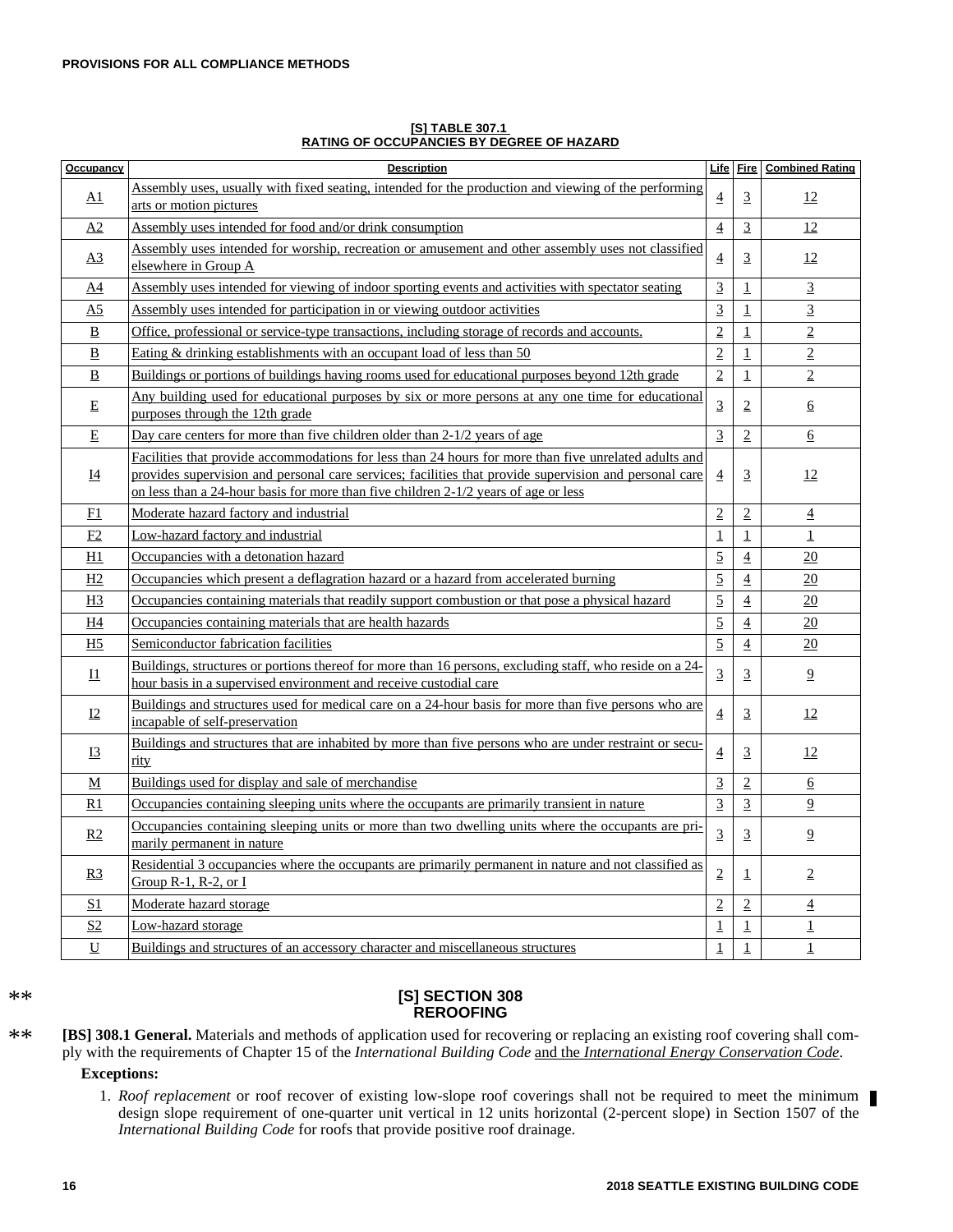2. Recovering or replacing an existing roof covering shall not be required to meet the requirement for secondary (emergency overflow) drains or scuppers in Section 1502 of the *International Building Code* for roofs that provide for positive roof drainage. For the purposes of this exception, existing secondary drainage or scupper systems required in accordance with this code shall not be removed unless they are replaced by secondary drains or scuppers designed and installed in accordance with Section 1502 of the *International Building Code*.

**[BS] 308.2 Structural and construction loads.** ((Structural roof components shall be capable of supporting the roof-covering system and the material and equipment loads that will be encountered during installation of the system.)) Where addition or replacement of roofing or replacement of equipment results in additional dead loads, structural components supporting the reroofing equipment shall comply with Section 303.1.

**[BS] 308.3 Roof replacement.** *Roof replacement* shall include the removal of all existing layers of roof coverings down to the roof deck. \*\*

**Exception:** Where the existing roof assembly includes an ice barrier membrane that is adhered to the roof deck, the existing ice barrier membrane shall be permitted to remain in place and covered with an additional layer of ice barrier membrane in accordance with Section 1507 of the *International Building Code*.

**[BS] 308.3.1 Roof recover.** The installation of a new roof covering over an existing roof covering shall be permitted where any of the following conditions occur:

- 1. The new roof covering is installed in accordance with the roof covering manufacturer's *approved* instructions.
- 2. Complete and separate roofing systems, such as standing-seam metal roof panel systems, that are designed to transmit the roof loads directly to the building's structural system and that do not rely on existing roofs and roof coverings for support, are installed.
- 3. Metal panel, metal shingle and concrete and clay tile roof coverings are installed over existing wood shake roofs in accordance with Section 308.4.
- 4. A new protective *roof coating* is applied over an existing protective *roof coating*, a metal roof panel, metal roof shingles, mineral-surfaced roll roofing, a built-up roof, modified bitumen roofing, thermoset and thermoplastic single-ply roofing or a spray polyurethane foam roofing system.

**[BS] 308.3.1.1 Exceptions.** A roof recover shall not be permitted where any of the following conditions occur:

- 1. The existing roof or roof covering is water soaked or has deteriorated to the point that the existing roof or roof covering is not adequate as a base for additional roofing.
- 2. The existing roof covering is slate, clay, cement or asbestos-cement tile.
- 3. The existing roof has two or more applications of any type of roof covering.

**[BS] 308.4 Roof recovering.** Where the application of a new roof covering over wood shingle or shake roofs creates a combustible concealed space, the entire existing surface shall be covered with gypsum board, mineral fiber, glass fiber or other *approved* materials securely fastened in place.

**[BS] 308.5 Reinstallation of materials.** Existing slate, clay or cement tile shall be permitted for reinstallation, except that damaged, cracked or broken slate or tile shall not be reinstalled. Existing vent flashing, metal edgings, drain outlets, collars and metal counterflashings shall not be reinstalled where rusted, damaged or deteriorated. Aggregate surfacing materials shall not be reinstalled. \*\*

**[BS] 308.6 Flashings.** Flashings shall be reconstructed in accordance with *approved* manufacturer's installation instructions. Metal flashing to which bituminous materials are to be adhered shall be primed prior to installation. \*\*

#### **[S] SECTION 309 MOVED STRUCTURES**

**309.1 Nonresidential buildings or structures.** Nonresidential buildings or structures moved into or within the city shall comply with standards adopted by the *code official.* The *code official* is authorized to require an inspection of the building before or after moving. The permit holder shall correct all deficiencies identified by the inspection. The *code official* is authorized to require that a bond or cash deposit in an amount sufficient to abate or demolish the building be posted prior to issuance of a permit. See Section 106 of the *International Building Code* for information required on plans. Any moved building that is not in complete compliance with standards for moved buildings within 18 months from the date of permit issuance and is found to be a public nuisance may be abated. Moved buildings and structures shall also comply with the *International Energy Conservation Code.*

**309.2 Residential buildings or structures.** Residential buildings or structures moved into or within the city are not required to comply with all of the requirements of this code if the original occupancy classification of the building or structure is not changed. Compliance with all of the requirements of this chapter will be required if the moved residential buildings or structures undergo substantial alteration. Work performed on new and existing foundations shall comply with all of the requirements of this code for new construction.

\*\*

\*\*